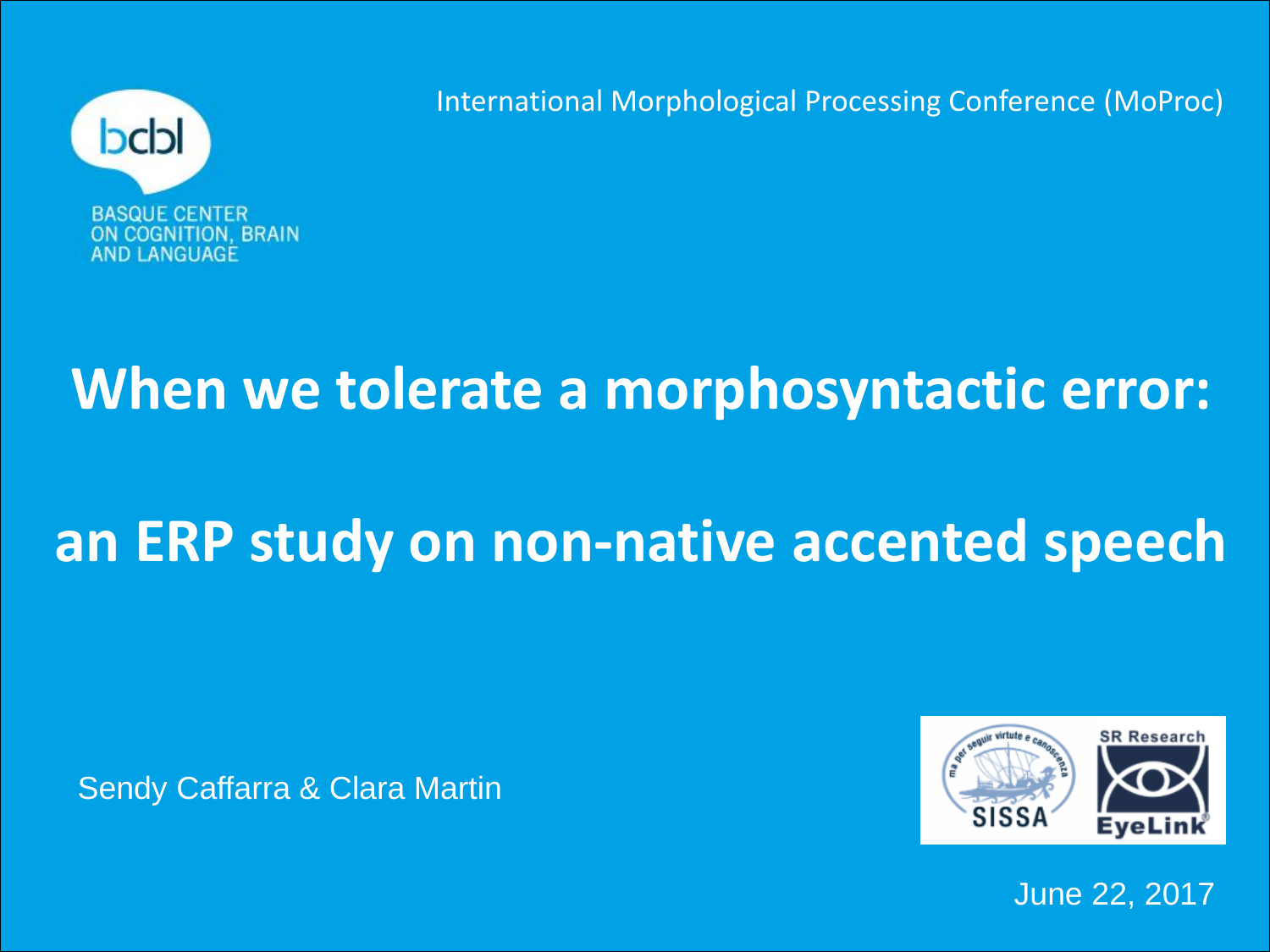



**Native [Non-native](https://www.theatlantic.com/international/archive/2015/01/google-has-not-solved-human-misunderstanding/384521/)**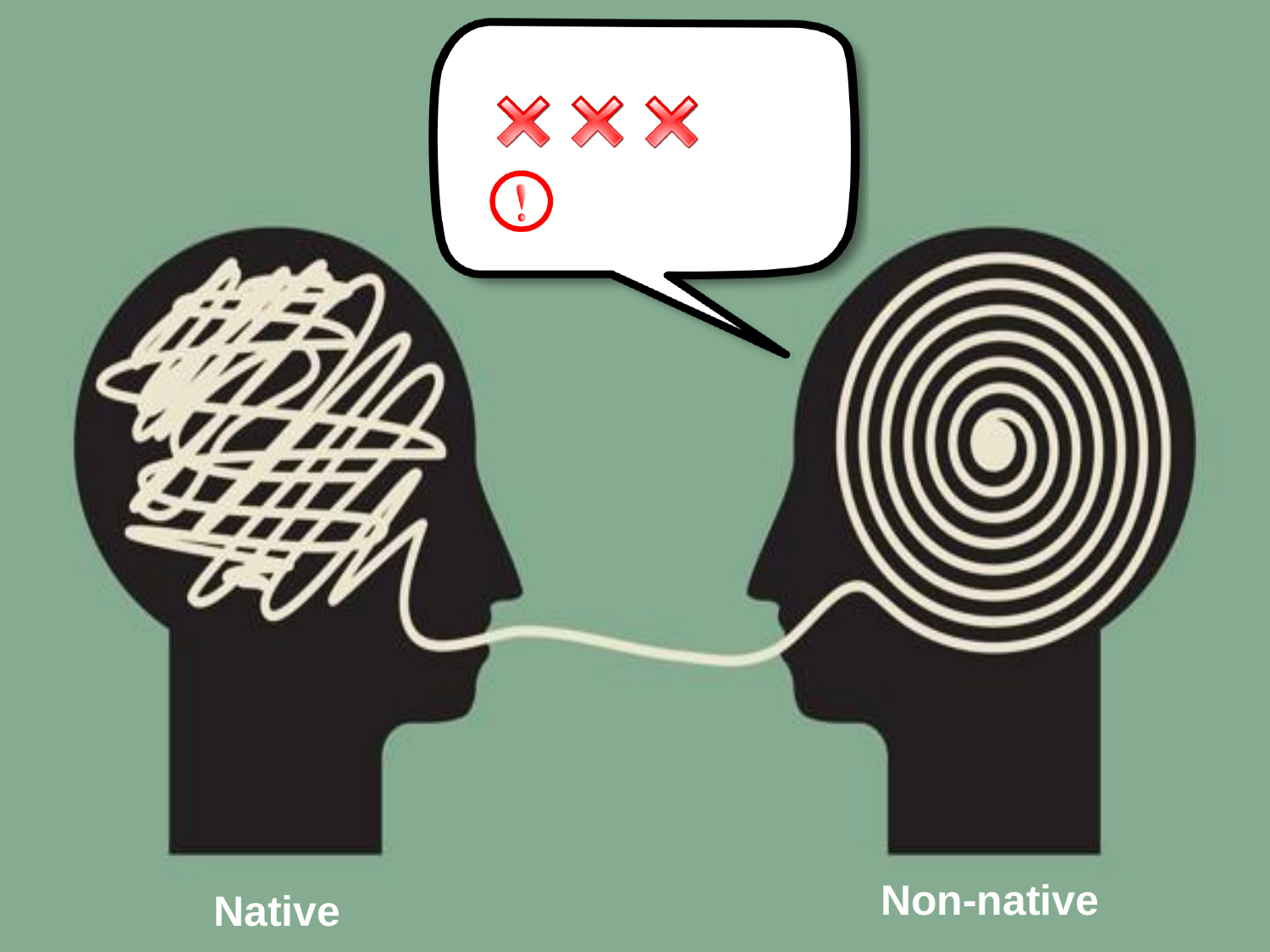

#### RESEARCH RESEARCH QUESTION

How do native listeners deal with different types of morphosyntactic errors in nonnative speech?

Are they sensitive to the error typicality in non-native accented speech?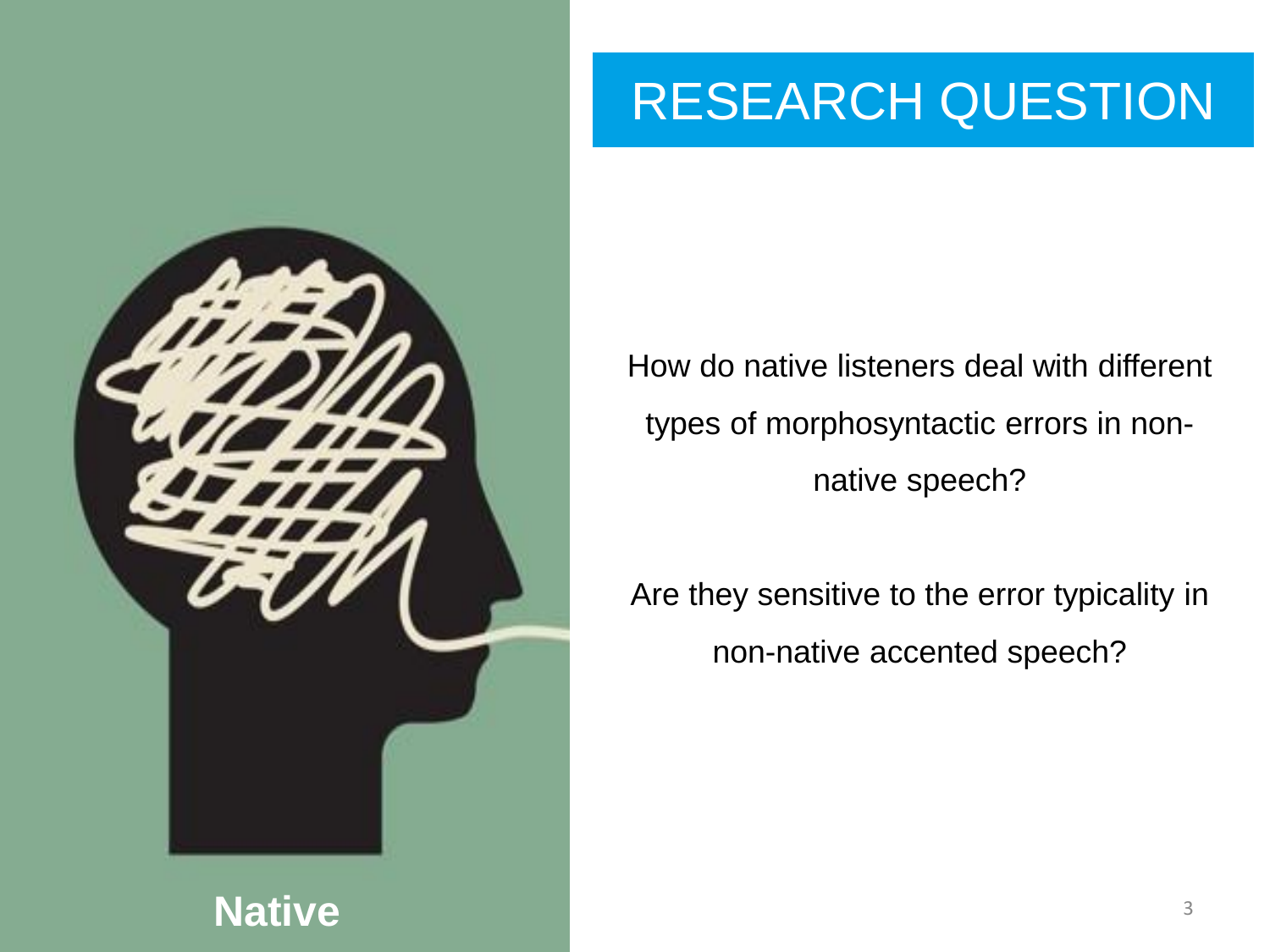### THEORETICAL BACKGROUND

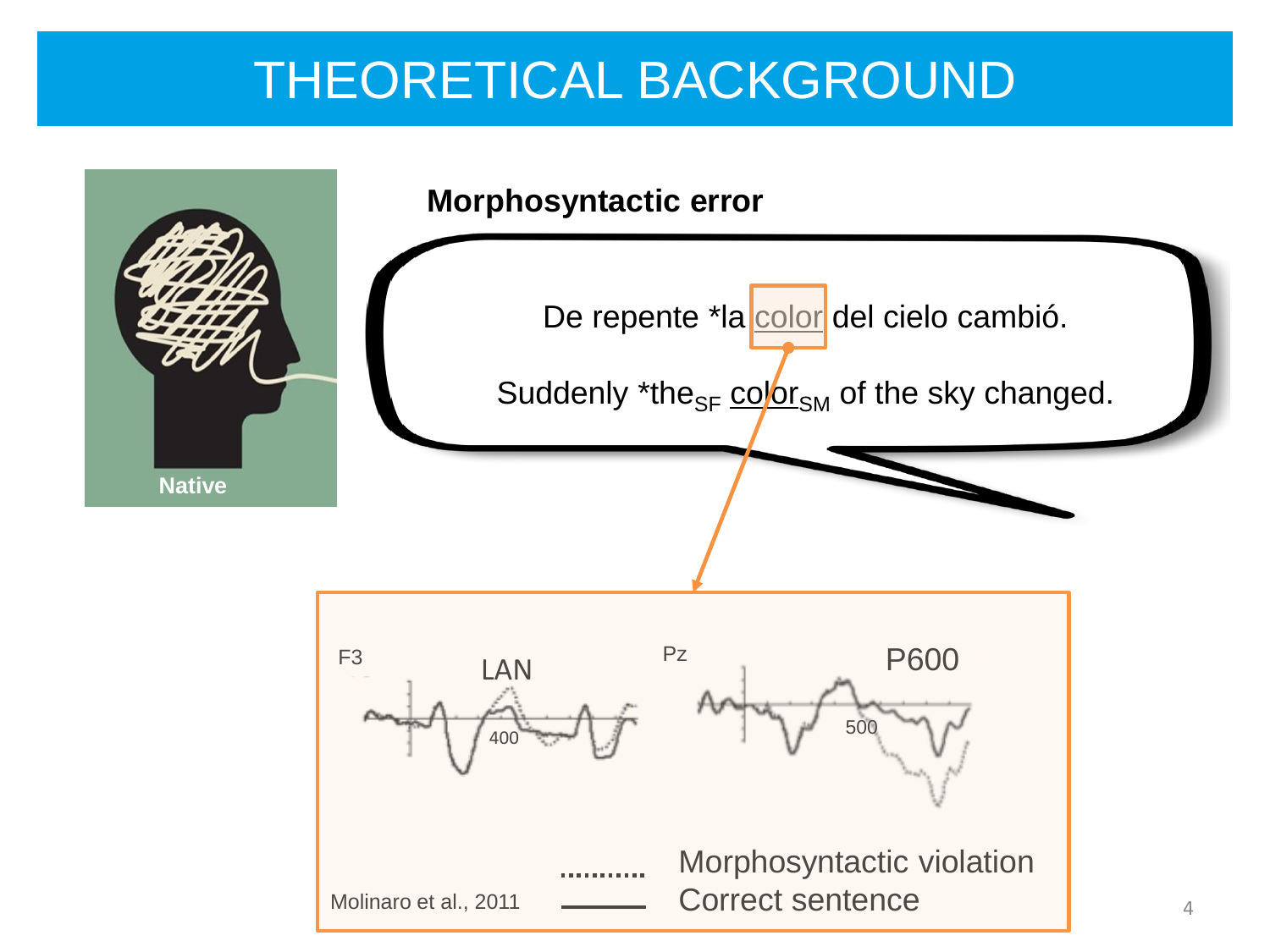### THEORETICAL BACKGROUND

Reduced P600 amplitude:



-- syntactically incorrect syntactically correct



 $\triangleright$  in non-native accented speech (Hanulikova et al., 2011)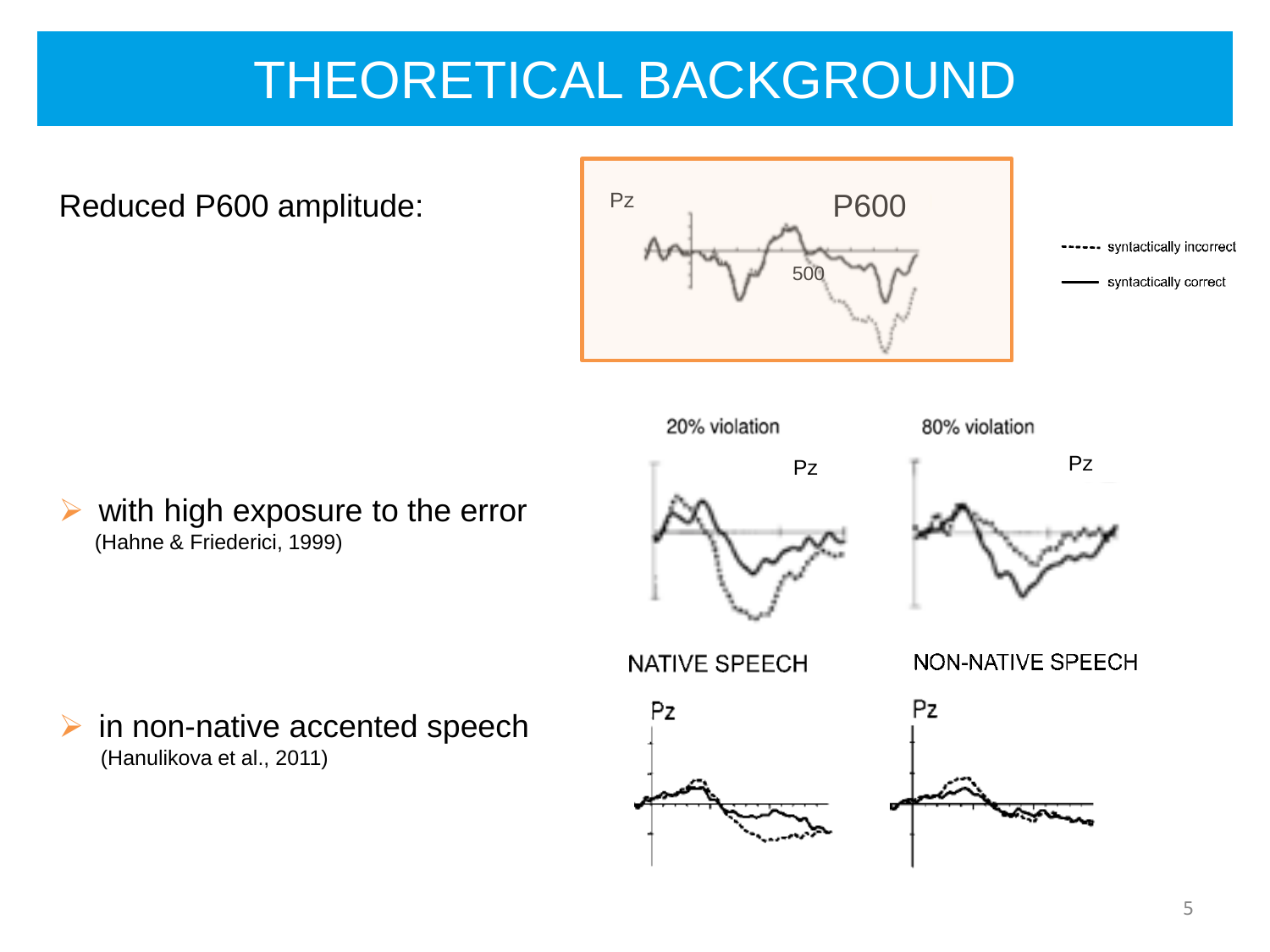### THEORETICAL BACKGROUND

In non-native accented speech:

A native listeners reduced attempts to repair grammatical errors. (Hanulikova et al., 2011)

 $\triangleright$  not all the morphosyntactic errors are equally frequent.



| Category                                                  | <b>Gender</b> errors              | Number errors            |
|-----------------------------------------------------------|-----------------------------------|--------------------------|
| Adjective<br>article<br>pronoun<br>demonstrative<br>Total | 77.3<br>94.2<br>100<br>97.7<br>93 | 22.6<br>5.8<br>0<br>2.30 |

Franceschina, 2001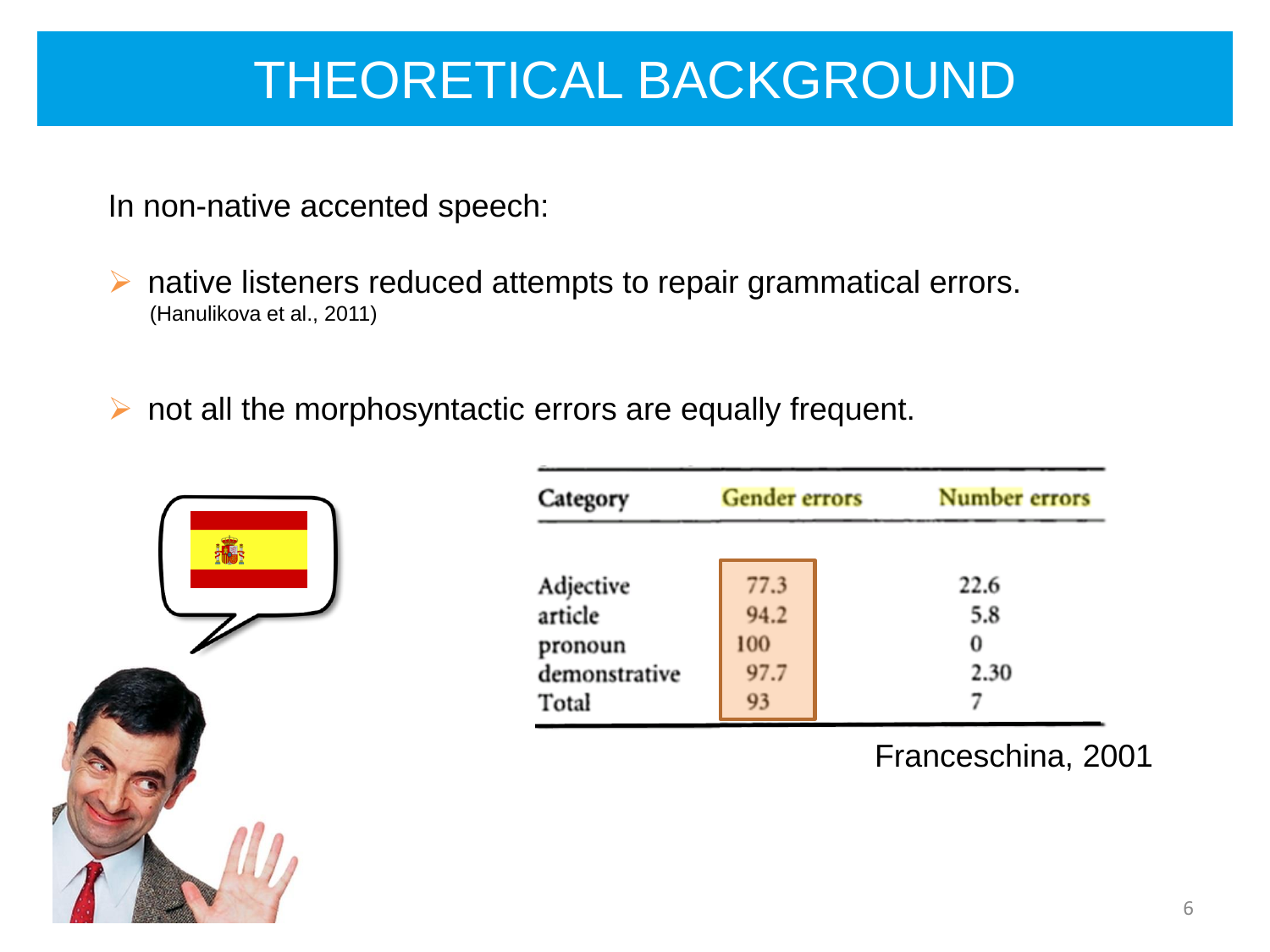### THE RESEARCH QUESTION

Does native listeners' syntactic analysis change depending on the error typicality in non-native accented speech?

 They should reduce their attempts to repair the error as their exposure to that type of error increases (Hahne & Friederici, 1999).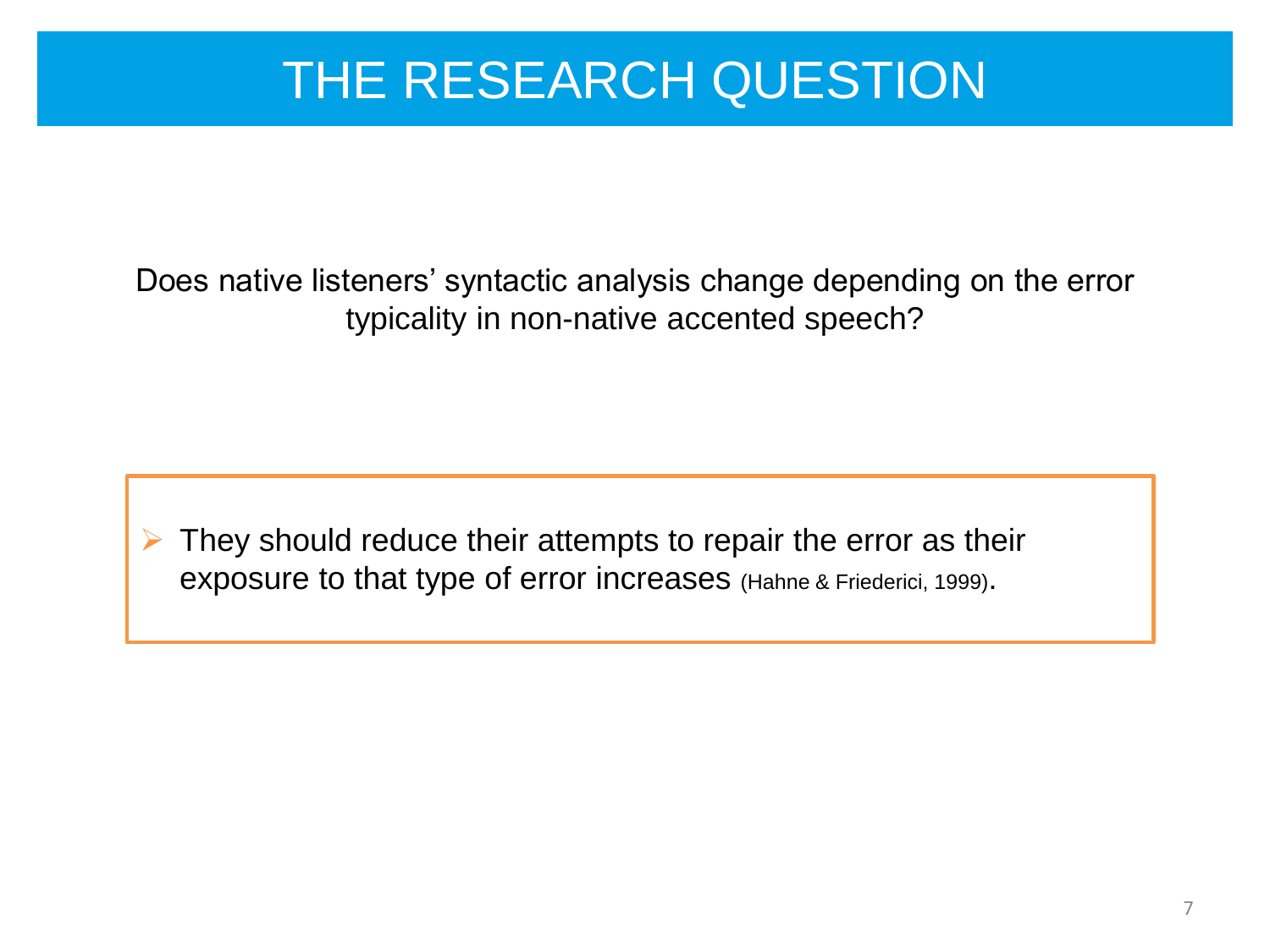### THE PRESENT STUDY

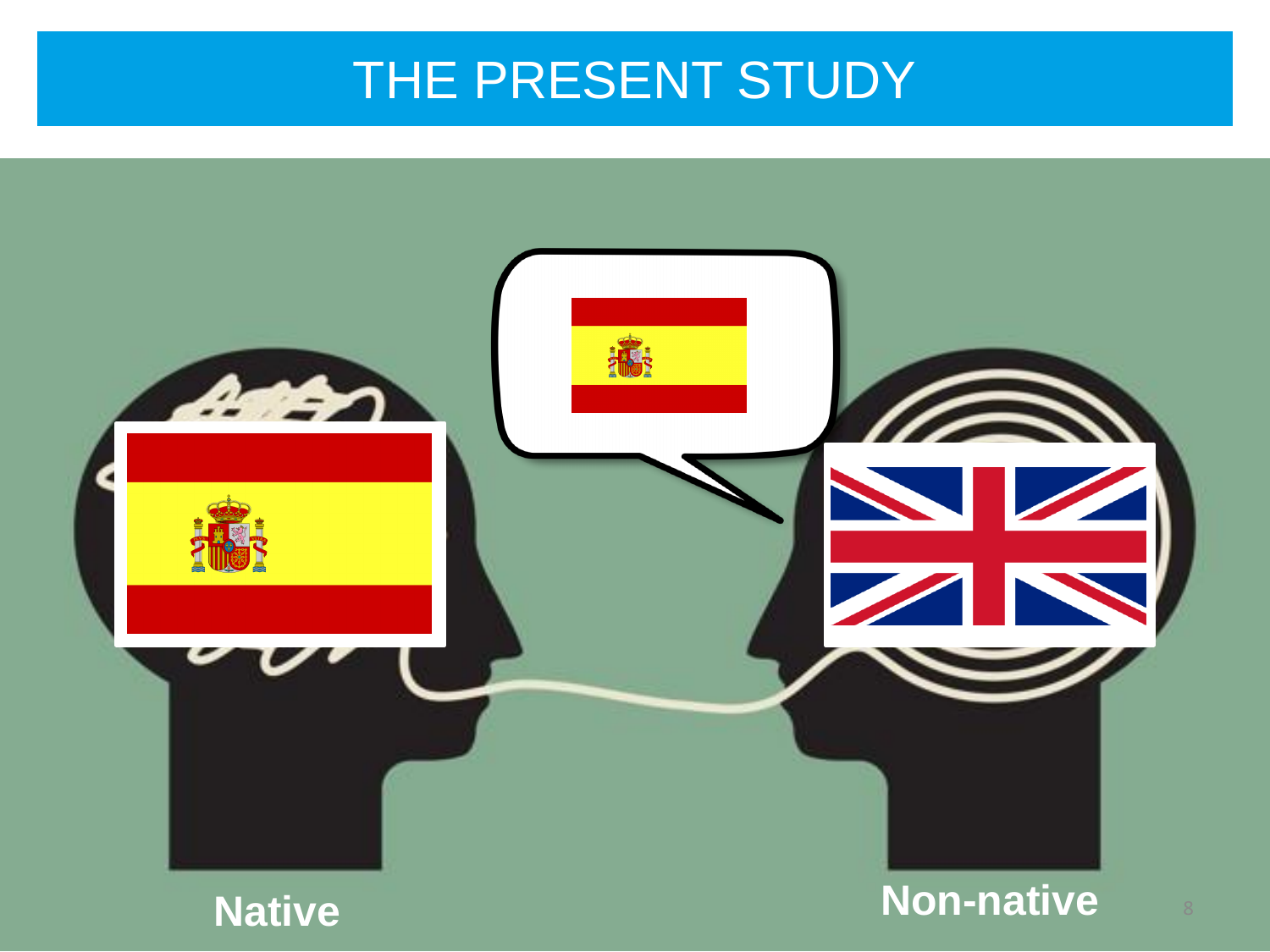### THE PRESENT STUDY

|                | Sentence example                        | <b>Translation</b>                                                  |
|----------------|-----------------------------------------|---------------------------------------------------------------------|
| <b>Correct</b> | De repente el color del cielo cambió.   | Suddenly the <sub>SM</sub> color <sub>SM</sub> of the sky changed.  |
| Gender         | De repente *la color del cielo cambió.  | Suddenly *the <sub>SF</sub> color <sub>SM</sub> of the sky changed. |
| <b>Number</b>  | De repente *los color del cielo cambió. | Suddenly *the <sub>PM</sub> color <sub>SM</sub> of the sky changed. |
|                |                                         |                                                                     |
|                | Native accent                           |                                                                     |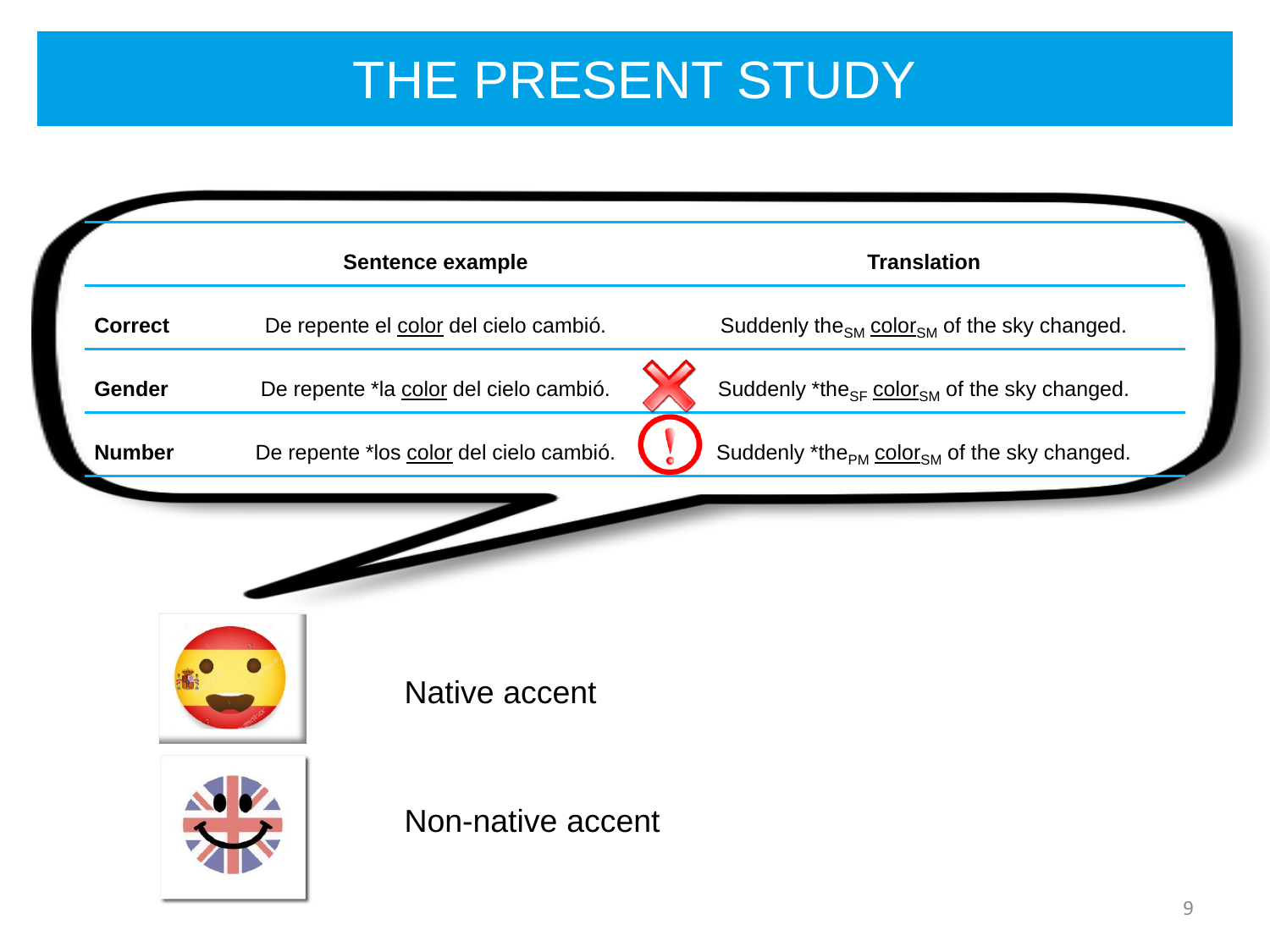### **Predictions**



#### Non-native accent



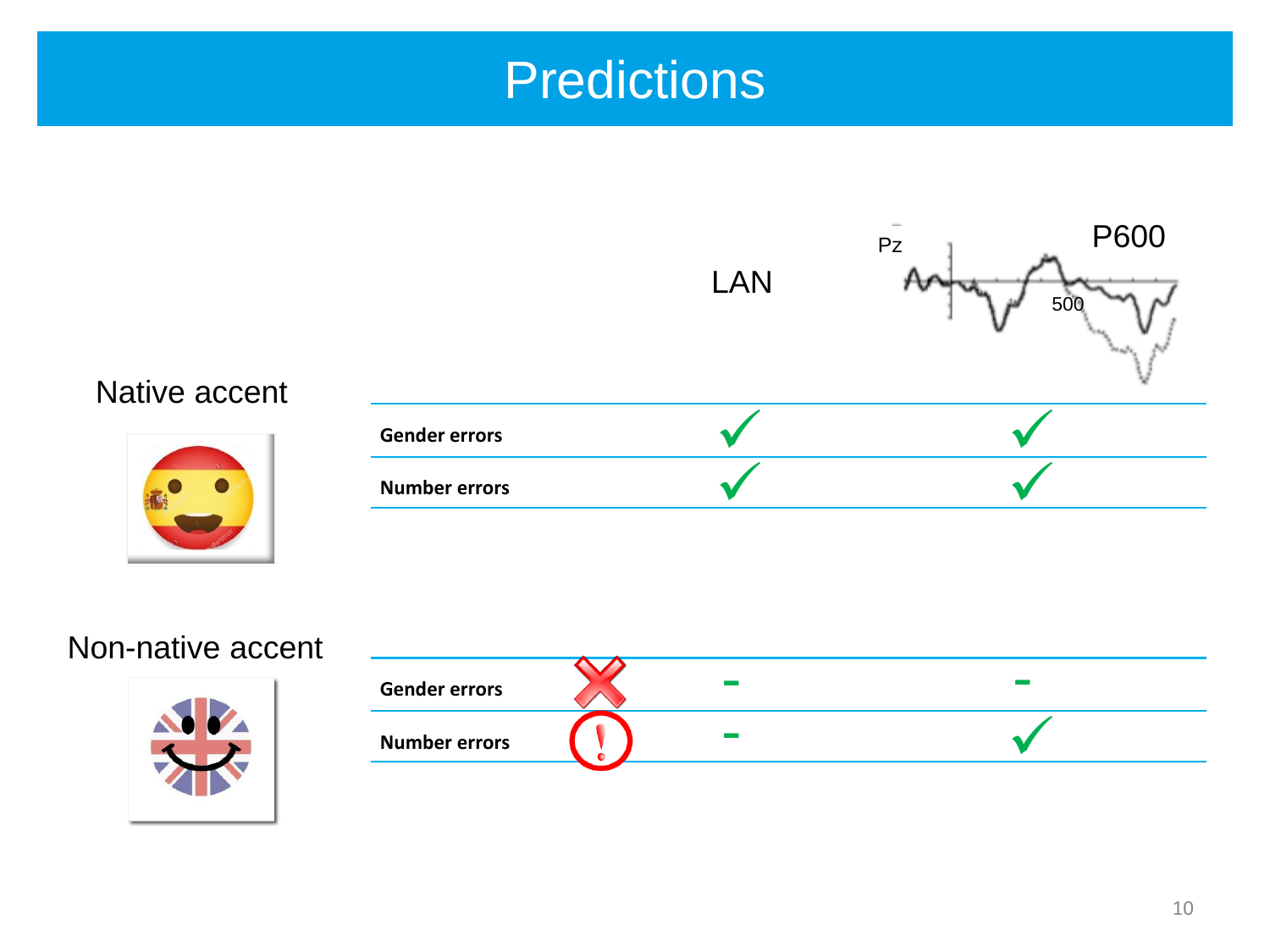### **METHODS**

#### **Participants:**

36 Spanish native listeners familiar with English-accented Spanish, who identified gender errors as a common mistake in Spanish L2 speech.

#### **Stimuli:**

- 22 % gender violations (60)
- 22 % number violations (60)
- 56 % correct sentences (60 + 160 fillers)

Low-constraint sentence context.

#### **Ratings:**

Sentences in native and non-native accent were equated for intelligibility and differed in accent strength. Morphosyntactic errors were easily detected in both accents.

#### **Online Task**:

comprehension questions (20% of the trials) High accuracy for both accents (native: 94%; non-native: 93%; t(35)<1).

Native or non-native accent (3 speakers/ accent type)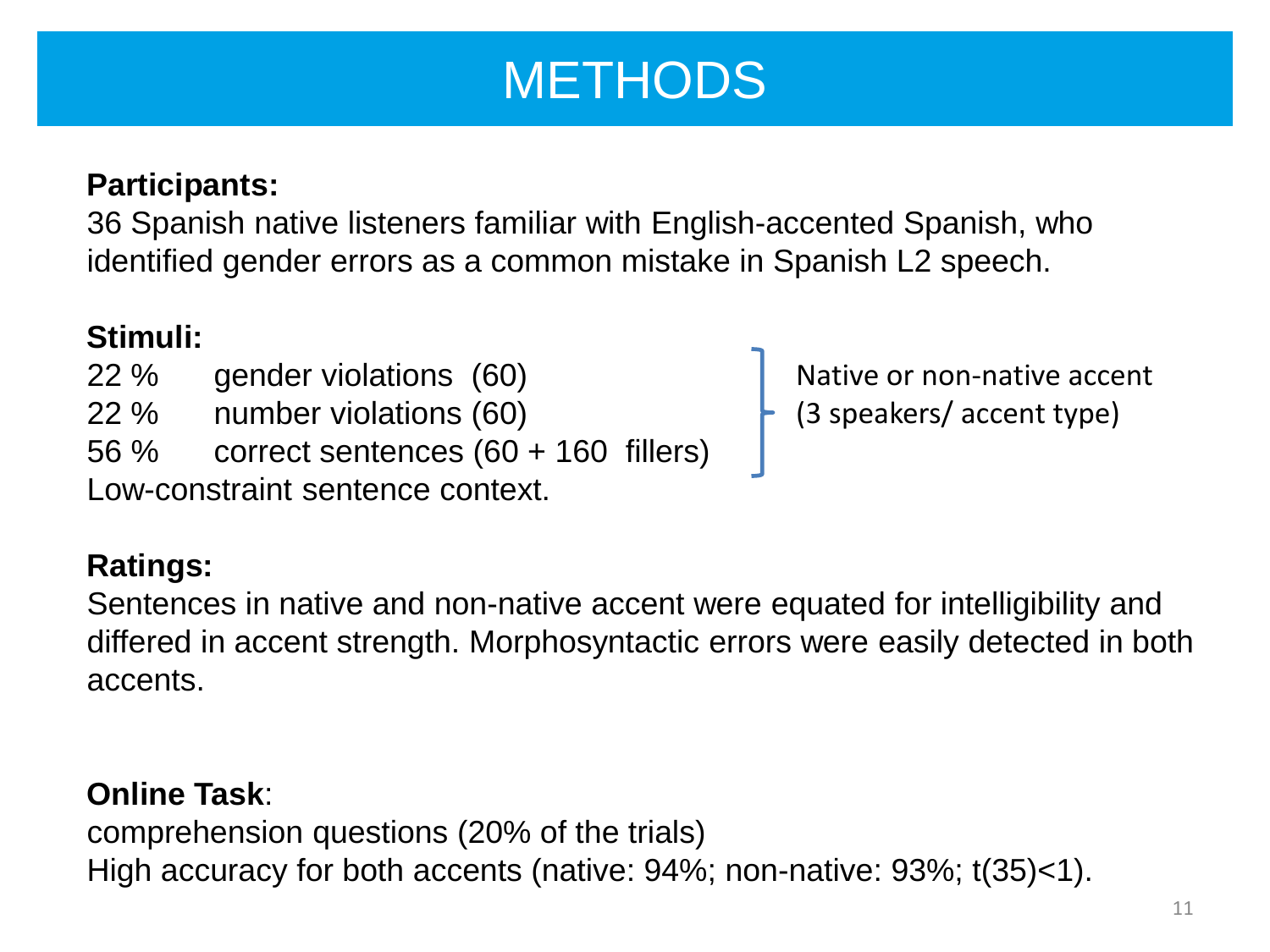

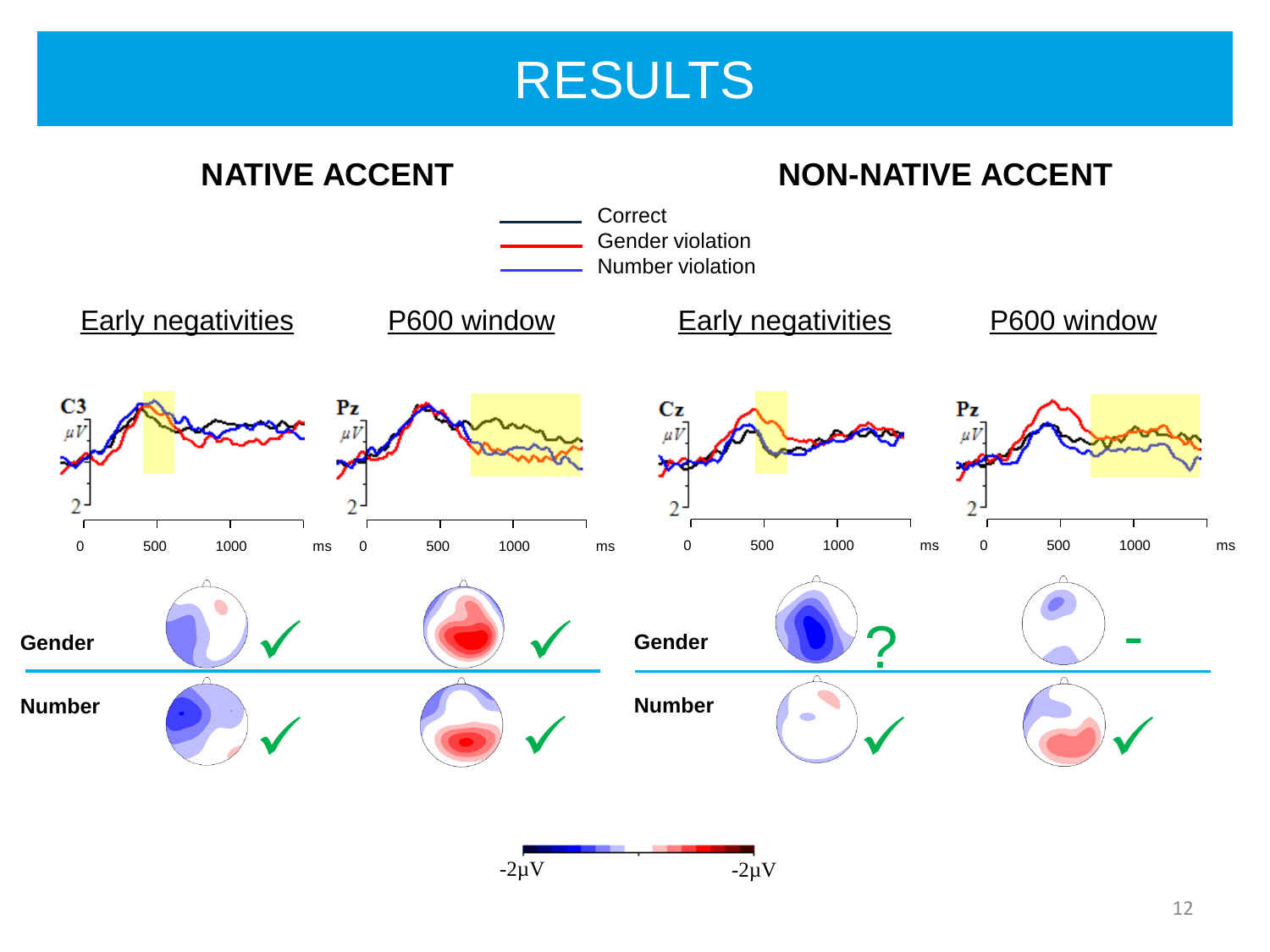

#### **NON-NATIVE ACCENT Gender errors**



The higher the familiarity with the accent the smaller the P600 effect in response to gender errors (P600: *r*=-0.48, *p*<0.01). No significant correlations with the responses for number errors.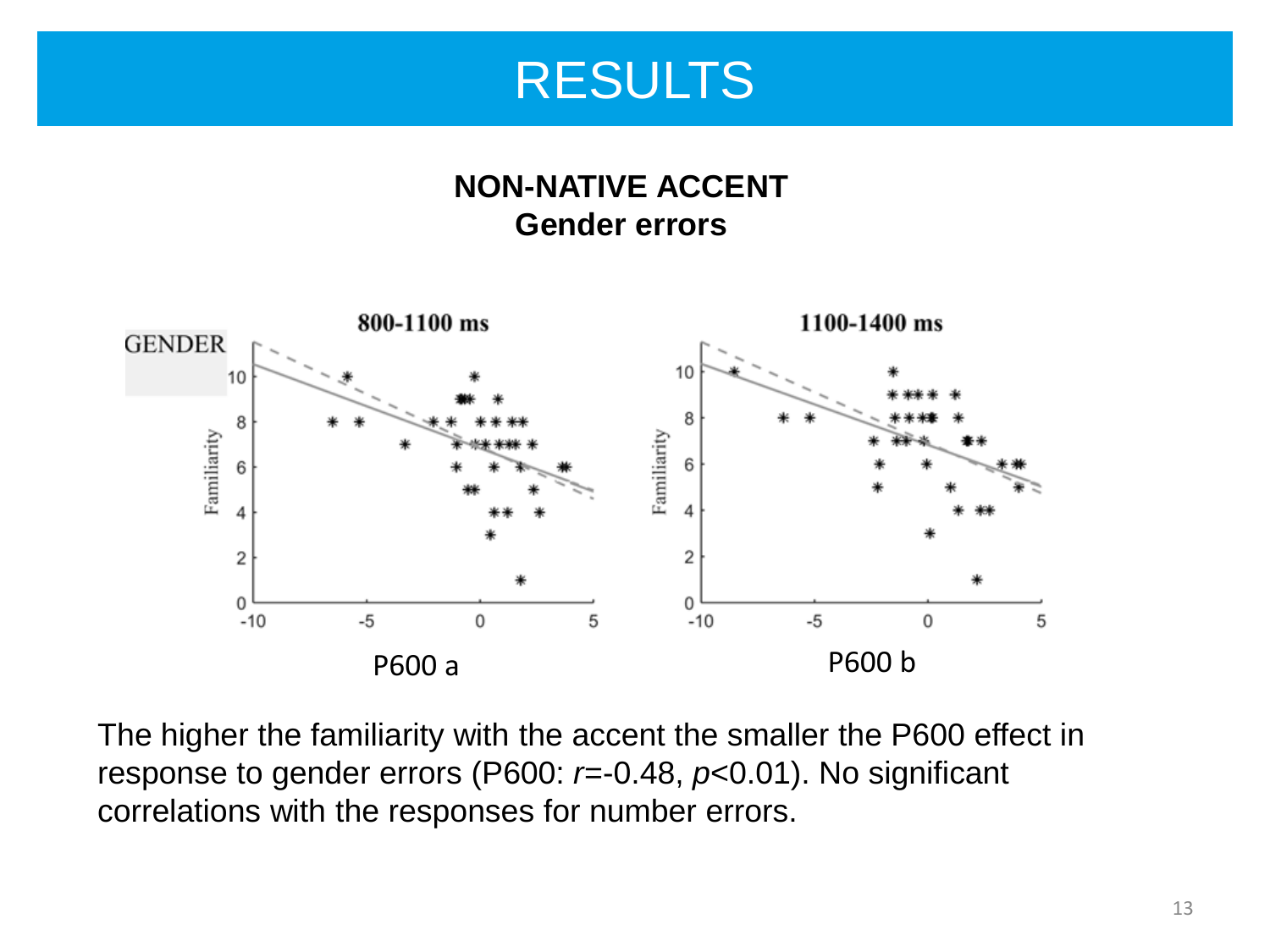### **DISCUSSION**

Functionally distinct processes of syntactic analysis as a function of accent type.

#### Native Accent

• First detection of the error followed by re-analysis and repair (Barber & Carreiras, 2005; Carreiras et al., 2003; Molinaro et al., 2011).



Functionally distinct processes of syntactic analysis as a function of error typicality.

• **Number**: less-common errors are repaired/integrated

• **Gender**: frequently-heard errors are not The attempts to repair gender errors (reflected by the P600) in non-native accented speech are reduced as the familiarity with the non-native accent increases.



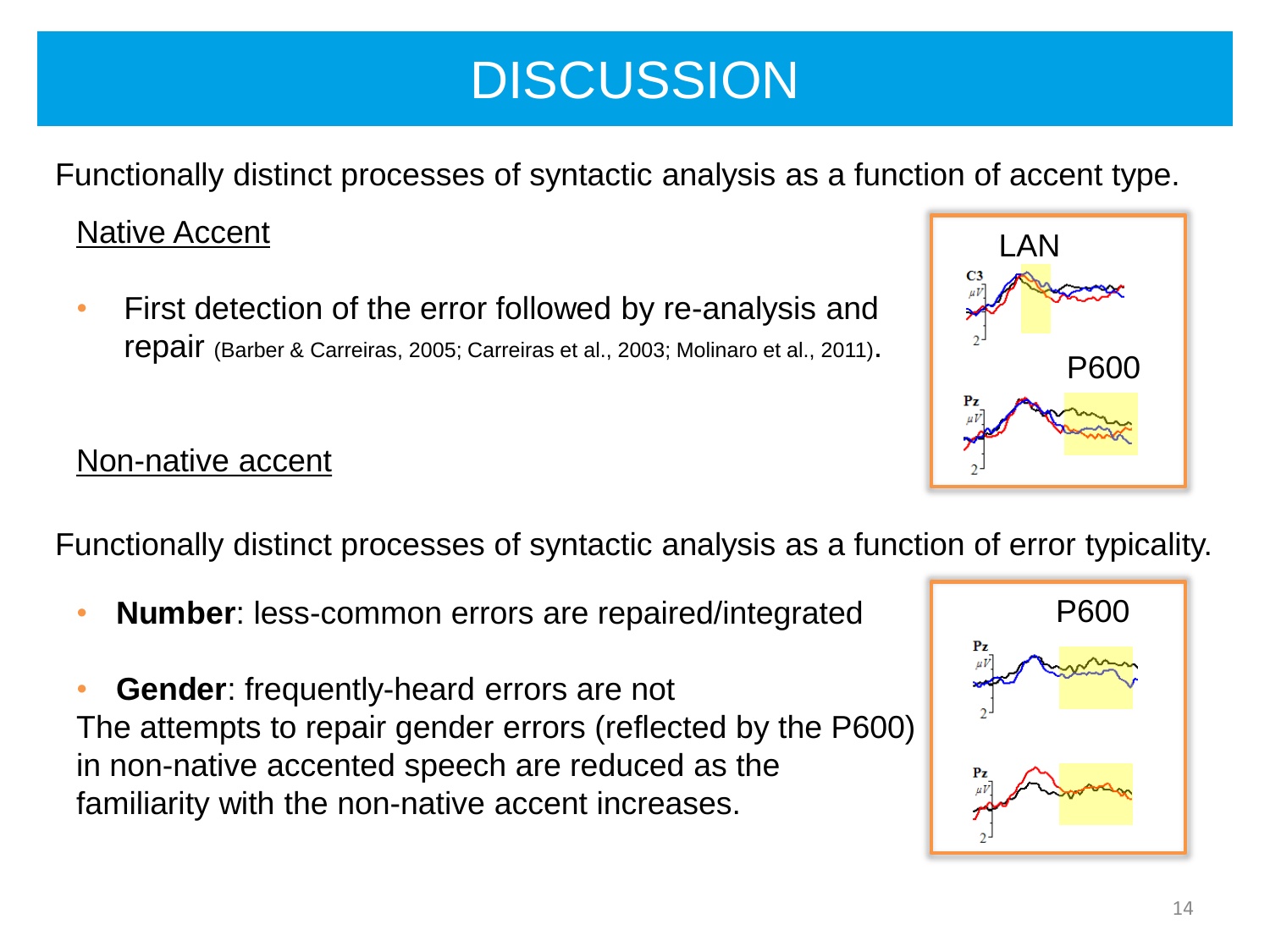

#### Non-native accent

N400-like effect for gender errors



Difficulties during lexical retrieval of the target noun (Grey & van Hell, 2017).

Overreliance on contextual cues (i.e., determiner) in non-native accented speech (Goslin et al., 2012; Lev-Ari, 2014; Moreno-Rivas et al., 2016).



The target word recognition will be more difficult after a gender-disagreeing determiner, which provides a misleading lexical cue.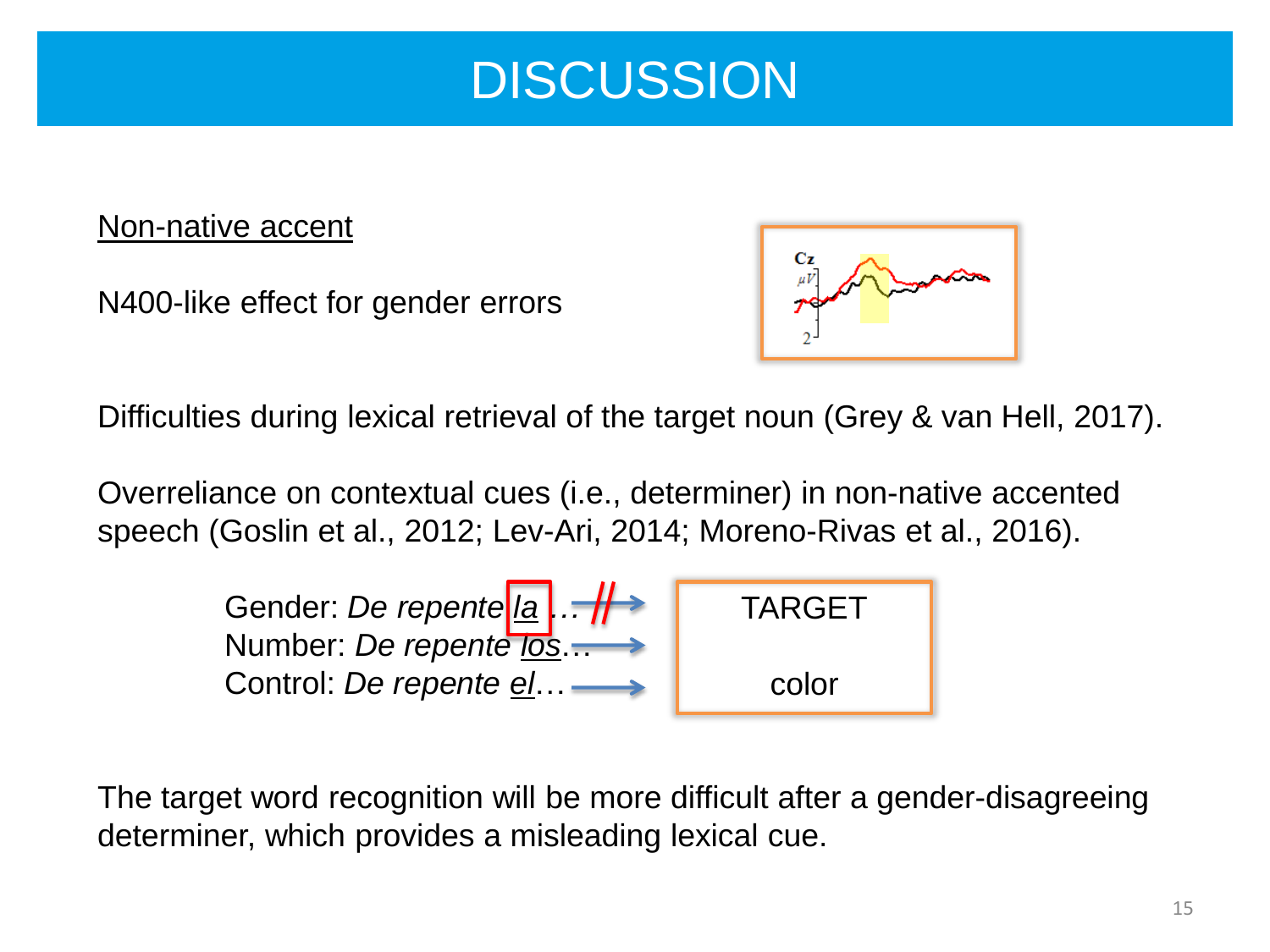

Does native listeners' syntactic analysis change depending on the frequency of errors in non-native accented speech?

 Native listeners' syntactic analysis changes depending on the type of error encountered in non-native accented speech.

 $\triangleright$  The time course of the parsing depends on input error typicality in nonnative accented speech.